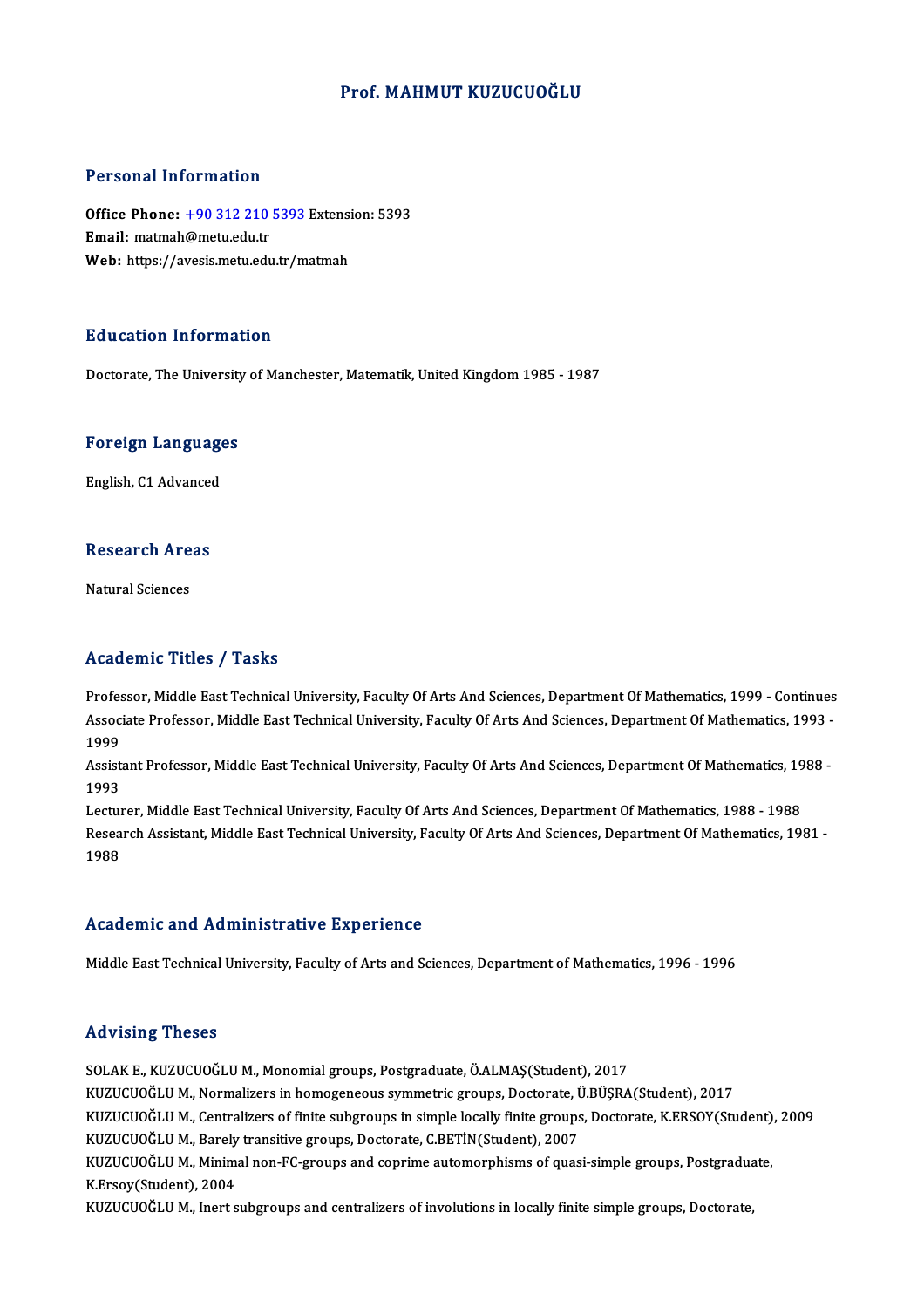E.ÖZYURT(Student),2003

E.ÖZYURT(Student), 2003<br>KUZUCUOĞLU M., On locally finite groups generated by sylow subgroups and groups of finite rank, Postgraduate,<br>Ö.MUT(Student), 2002 E.ÖZYURT(Student), 20<br>KUZUCUOĞLU M., On lo<br>Ö.MUT(Student), 2003<br>KUZUCUOĞLU M. Stran KUZUCUOĞLU M., On locally finite groups generated by sylow subgroups and groups of finite i<br>Ö.MUT(Student), 2003<br>KUZUCUOĞLU M., Strongly residually finite FC-groups, Postgraduate, C.BETİN(Student), 2002<br>KUZUCUOĞLU M., Stro

Ö.MUT(Student), 2003<br>KUZUCUOĞLU M., Strongly residually finite FC-groups, Postgraduate, C.BETİN(Student), 2002<br>KUZUCUOĞLU M., Centralizers of finite dimensional elements in unitary groups, Postgraduate, M.ÇIPLAK(Student), KUZUCUOĞLU M., Strongly residually finite FC-groups, Postgraduate, C.BETİN(Student), 2002<br>KUZUCUOĞLU M., Centralizers of finite dimensional elements in unitary groups, Postgraduate, M.ÇIPLAK<br>KUZUCUOĞLU M., Finitary permuta KUZUCUOĞLU M., Centralizers of finite dimensional elements in unitary groups, Postgra<br>KUZUCUOĞLU M., Finitary permutations and locally finite graphs, Postgraduate, E.YAK.<br>KUZUCUOĞLU M., The Hall universal group., Postgradu

KUZUCUOĞLU M., The Hall universal group., Postgraduate, H.DEMİRCİ(Student), 1998

KUZUCUOĞLU M., Finitary permutations and locally finite graphs, Postgraduate, E.YAKA(Student), 1998<br>KUZUCUOĞLU M., The Hall universal group., Postgraduate, H.DEMİRCİ(Student), 1998<br>KUZUCUOĞLU M., Locally finite simple grou KUZUCUOĞLU M., Locally finite simple groups as a product of two inert subgroups, Postgraduate, E.Seçkin(Student),<br>1996<br>KUZUCUOĞLU M., Locally finite simple groups as a products of two inert subgroups, Postgraduate, E.SEÇKİ

1996<br>KUZU<br>1996<br>KUZU KUZUCUOĞLU M., Locally finite simple groups as a products of two inert subgroups, Postgraduate, E.SEÇKİN(Stu<br>1996<br>KUZUCUOĞLU M., Centralizers of elements in locally finite simple groups., Postgraduate, S.Sezer(Student), 19

1996<br>KUZUCUOĞLU M., Centralizers of elements in locally finite simple groups., Postgraduate, S.Sezer(Student), 1992<br>KUZUCUOĞLU M., Centralizers of elements in locelly finite simple groups, Postgraduate, S.SEZER(Student), 1

### **Jury Memberships**

Appointment Academic Staff, Appointment Academic Staff, Orta Doğu Teknik Üniversitesi, August, 2018 Appointment Academic Staff, Appointment Academic Staff, Orta Doğu Teknik Üniversitesi, Aug.<br>Appointment Academic Staff, Appointment Academic Staff, Hacettepe Üniversitesi, July, 2018<br>Appointment Academic Staff, Appointment Appointment Academic Staff, Appointment Academic Staff, Orta Doğu Teknik Üniversitesi, August, 201<br>Appointment Academic Staff, Appointment Academic Staff, Hacettepe Üniversitesi, July, 2018<br>Appointment Academic Staff, Appo Appointment Academic Staff, Appointment Academic Staff, Hacettepe Üniversitesi, July, 2018<br>Appointment Academic Staff, Appointment Academic Staff, Orta Doğu Teknik Üniversitesi, June, ;<br>Appointment Academic Staff, Appointm

# Appointment Academic Starl, Appointment Academic Starl, Hacettepe Universitesi, March, 201<br>Articles Published in Journals That Entered SCI, SSCI and AHCI Indexes

| Articles Published in Journals That Entered SCI, SSCI and AHCI Indexes |                                                                                                    |
|------------------------------------------------------------------------|----------------------------------------------------------------------------------------------------|
| Ι.                                                                     | Normalizers of finite subgroups in homogenous symmetric groups and automorphisms                   |
|                                                                        | Guven U.B., Kuzucuoğlu M.                                                                          |
|                                                                        | COMMUNICATIONS IN ALGEBRA, vol.47, pp.5182-5191, 2019 (Journal Indexed in SCI)                     |
| Н.                                                                     | On the existence of kappa-existentially closed groups                                              |
|                                                                        | Kaya B., Kegel O. H., Kuzucuoglu M.                                                                |
|                                                                        | ARCHIV DER MATHEMATIK, vol.111, pp.225-229, 2018 (Journal Indexed in SCI)                          |
| III.                                                                   | kappa-Existentially closed groups                                                                  |
|                                                                        | Kegel O. H., KUZUCUOĞLU M.                                                                         |
|                                                                        | JOURNAL OF ALGEBRA, vol.499, pp.298-310, 2018 (Journal Indexed in SCI)                             |
| IV.                                                                    | Homogeneous monomial groups and centralizers                                                       |
|                                                                        | KUZUCUOĞLU M., Oliynyk B., Sushchanskyy V. I.                                                      |
|                                                                        | COMMUNICATIONS IN ALGEBRA, vol.46, no.2, pp.597-609, 2018 (Journal Indexed in SCI)                 |
| V.                                                                     | Locally finite groups and their subgroups with small centralizers                                  |
|                                                                        | ERSOY K., KUZUCUOĞLU M., Shunwatsky P.                                                             |
|                                                                        | JOURNAL OF ALGEBRA, vol 481, pp.1-11, 2017 (Journal Indexed in SCI)                                |
| VI.                                                                    | GROUPS WHOSE PROPER SUBGROUPS HAVE RESTRICTED INFINITE CONJUGACY CLASSES                           |
|                                                                        | De Falco M., De Giovanni F., KUZUCUOĞLU M., Musella C.                                             |
|                                                                        | COLLOQUIUM MATHEMATICUM, vol.150, no.2, pp.281-291, 2017 (Journal Indexed in SCI)                  |
| VII.                                                                   | Centralizers of finite subgroups in Hall's universal group                                         |
|                                                                        | Kegel O. H., KUZUCUOĞLU M.                                                                         |
|                                                                        | RENDICONTI DEL SEMINARIO MATEMATICO DELLA UNIVERSITA DI PADOVA, vol.138, pp.283-288, 2017 (Journal |
|                                                                        | Indexed in SCI)                                                                                    |
| VIII.                                                                  | CENTRALIZERS OF SUBGROUPS IN DIRECT LIMITS OF SYMMETRIC GROUPS WITH STRICTLY                       |
|                                                                        | DIAGONAL EMBEDDING                                                                                 |
|                                                                        | Guven U.B., Kegel O.H., KUZUCUOĞLU M.                                                              |
|                                                                        | COMMUNICATIONS IN ALGEBRA, vol.43, no.5, pp.1920-1934, 2015 (Journal Indexed in SCI)               |
|                                                                        |                                                                                                    |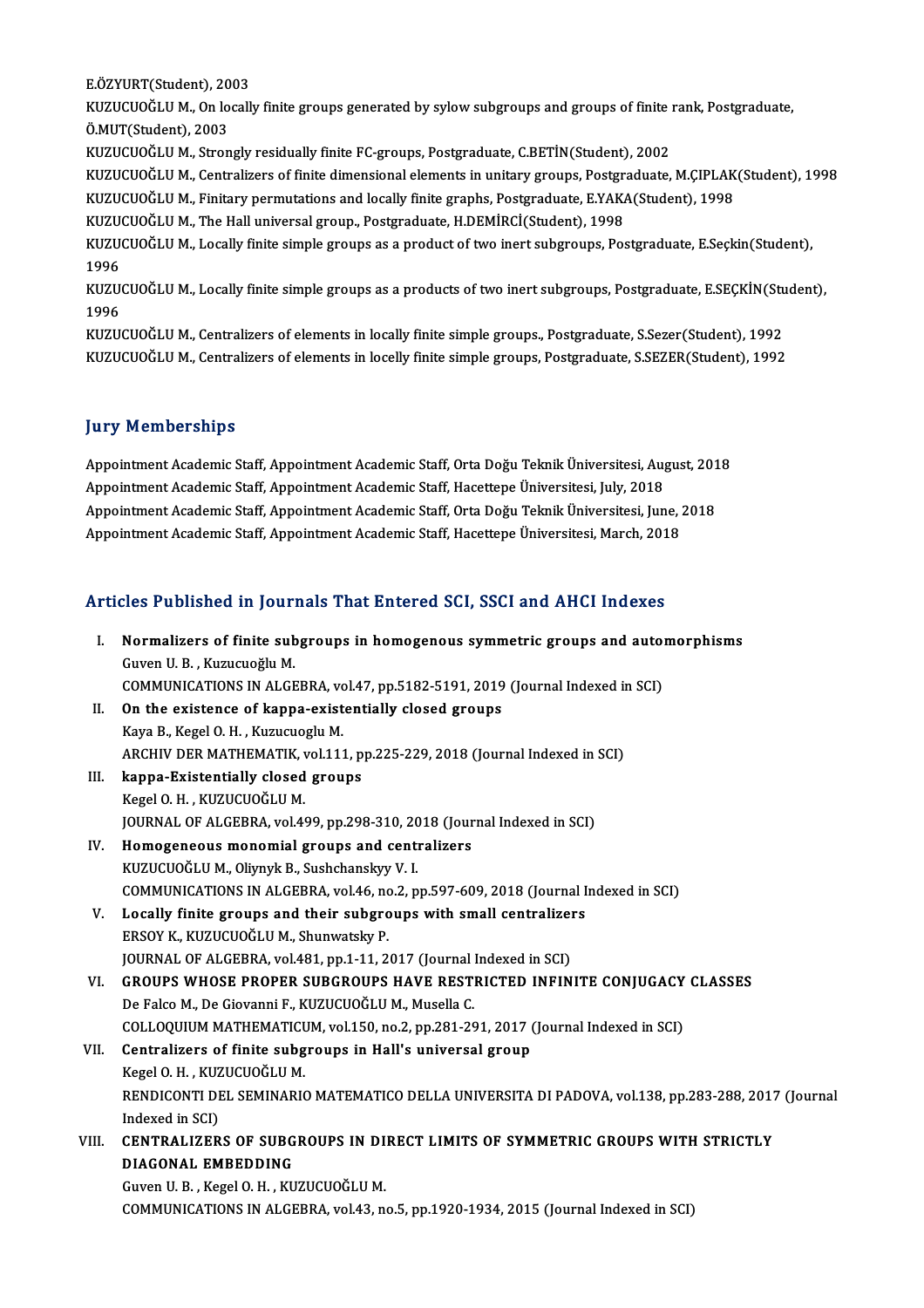| IX.    | On locally graded barely transitive groups                                                                     |
|--------|----------------------------------------------------------------------------------------------------------------|
|        | Betin C., KUZUCUOĞLU M.                                                                                        |
|        | CENTRAL EUROPEAN JOURNAL OF MATHEMATICS, vol.11, no.7, pp.1188-1196, 2013 (Journal Indexed in SCI)             |
| X.     | Centralizers of subgroups in simple locally finite groups                                                      |
|        | ERSOY K., KUZUCUOĞLU M.                                                                                        |
| XI.    | JOURNAL OF GROUP THEORY, vol.15, no.1, pp.9-22, 2012 (Journal Indexed in SCI)                                  |
|        | DESCRIPTION OF BARELY TRANSITIVE GROUPS WITH SOLUBLE POINT STABILIZER<br>Betin C., KUZUCUOĞLU M.               |
|        | COMMUNICATIONS IN ALGEBRA, vol.37, no.6, pp.1901-1907, 2009 (Journal Indexed in SCI)                           |
| XII.   | Centralizers of involutions in locally finite groups                                                           |
|        | Kuzucuoglu M., Shumyatsky P.                                                                                   |
|        | COMMUNICATIONS IN ALGEBRA, vol.35, no.10, pp.3253-3262, 2007 (Journal Indexed in SCI)                          |
| XIII.  | Centralizers of involutions in locally finite-simple groups                                                    |
|        | Berkman A., KUZUCUOĞLU M., OeZyurt E.                                                                          |
|        | RENDICONTI DEL SEMINARIO MATEMATICO DELLA UNIVERSITA DI PADOVA, vol 118, pp.189-196, 2007 (Journal             |
|        | Indexed in SCI)                                                                                                |
| XIV.   | <b>Barely transitive groups</b>                                                                                |
|        | Kuzucuoglu M                                                                                                   |
|        | TURKISH JOURNAL OF MATHEMATICS, vol.31, pp.79-94, 2007 (Journal Indexed in SCI)                                |
| XV.    | Involutions in locally finite groups                                                                           |
|        | Kuzucuoglu M., Shumyatsky P.                                                                                   |
|        | JOURNAL OF THE LONDON MATHEMATICAL SOCIETY-SECOND SERIES, vol.69, pp.306-316, 2004 (Journal Indexed<br>in SCI) |
| XVI.   | Non-simplicity of locally finite barely transitive groups                                                      |
|        | Hartley B., Kuzucuoglu M.                                                                                      |
|        | PROCEEDINGS OF THE EDINBURGH MATHEMATICAL SOCIETY, vol.40, pp.483-490, 1997 (Journal Indexed in SCI)           |
| XVII.  | Hall universal group as a direct limit of algebraic groups                                                     |
|        | Kuzucuoglu M., Zalesskii A.                                                                                    |
|        | JOURNAL OF ALGEBRA, vol.192, no.1, pp.55-60, 1997 (Journal Indexed in SCI)                                     |
| XVIII. | Centralizers of abelian subgroups in locally finite simple groups                                              |
|        | Kuzucuoglu M.                                                                                                  |
|        | PROCEEDINGS OF THE EDINBURGH MATHEMATICAL SOCIETY, vol.40, pp.217-225, 1997 (Journal Indexed in SCI)           |
| XIX.   | Barely transitive and Heineken Mohamed groups                                                                  |
|        | Belyaev V., Kuzucuoglu M.                                                                                      |
|        | JOURNAL OF THE LONDON MATHEMATICAL SOCIETY-SECOND SERIES, vol.55, pp.261-263, 1997 (Journal Indexed            |
|        | in SCI)                                                                                                        |
| XX.    | <b>CENTRALIZERS OF ELEMENTS IN LOCALLY FINITE SIMPLE-GROUPS</b><br>HARTLEY B., KUZUCUOGLU M.                   |
|        | PROCEEDINGS OF THE LONDON MATHEMATICAL SOCIETY, vol.62, pp.301-324, 1991 (Journal Indexed in SCI)              |
| XXI.   | <b>BARELY TRANSITIVE PERMUTATION-GROUPS</b>                                                                    |
|        | KUZUCUOGLU M.                                                                                                  |
|        | ARCHIV DER MATHEMATIK, vol.55, no.6, pp.521-532, 1990 (Journal Indexed in SCI)                                 |
|        |                                                                                                                |

### Articles Published in Other Journals

- **Tricles Published in Other Journals<br>I. Limit Monomial Groups over Abelian Groups<br>ROSTAN S. KUZUCUOČLU M EXECT ABITELE IN CENTRE**<br>BOSTAN S., KUZUCUOĞLU M.<br>SOLITUEAST ASIAN BIJI LETI Limit Monomial Groups over Abelian Groups<br>BOSTAN S., KUZUCUOĞLU M.<br>SOUTHEAST ASIAN BULLETIN OF MATHEMATICS, vol.44, no.6, pp.769-780, 2020 (Journal Indexed in ESCI)<br>Contralizare of Finite p. Substaure in Simple Locally Fin BOSTAN S., KUZUCUOĞLU M.<br>SOUTHEAST ASIAN BULLETIN OF MATHEMATICS, vol.44, no.6, pp.769-780, *i*<br>II. Centralizers of Finite p-Subgroups in Simple Locally Finite Groups<br>KUZUCUOĞLU M.
- SOUTHEAST ASIA<br><mark>Centralizers of</mark><br>KUZUCUOĞLU M.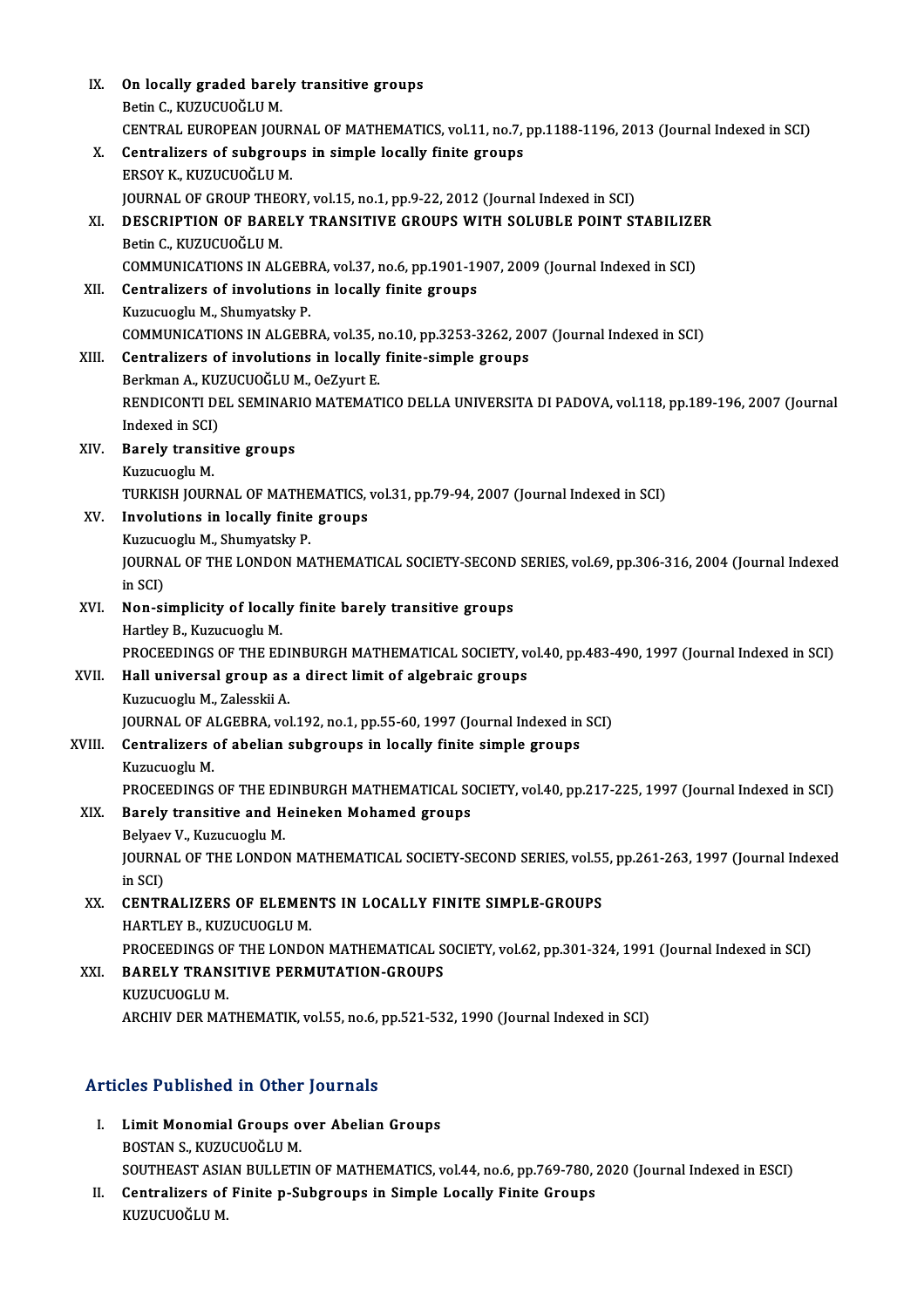JOURNAL OF SIBERIAN FEDERAL UNIVERSITY-MATHEMATICS & PHYSICS, vol.10, no.3, pp.281-286, 2017 (Journal<br>Indexed in ESCL) **JOURNAL OF SIBI**<br>Indexed in ESCI)<br>HOMOGENOUS JOURNAL OF SIBERIAN FEDERAL UNIVERSITY-MATH<br>Indexed in ESCI)<br>III. HOMOGENOUS FINITARY SYMMETRIC GROUPS<br>Vegal O. H. VUZUCIOČI II.M

- Indexed in ESCI)<br>H**OMOGENOUS FINITARY S<br>Kegel O. H. , KUZUCUOĞLU M.**<br>INTERNATIONAL JOURNAL O HOMOGENOUS FINITARY SYMMETRIC GROUPS<br>Kegel O. H. , KUZUCUOĞLU M.<br>INTERNATIONAL JOURNAL OF GROUP THEORY, vol.4, no.1, pp.7-12, 2015 (Journal Indexed in ESCI)<br>Contralizers in Hall's universal groups and direct limits of fini Kegel O. H. , KUZUCUOĞLU M.<br>INTERNATIONAL JOURNAL OF GROUP THEORY, vol.4, no.1, pp.7-12, 2015 (Journal Indexed in ES<br>IV. Centralizers in Hall's universal groups and direct limits of finitary symmetric groups<br>Icosel O.
- INTERNATIONAL JOURNA<br>Centralizers in Hall's u<br>kegel O., KUZUCUOĞLU M.<br>note di matematica vel 34 IV. Centralizers in Hall's universal groups and direct limits of finitary symmetric groups<br>kegel O., KUZUCUOĞLU M.<br>note di matematica, vol.34, pp.105-114, 2014 (Refereed Journals of Other Institutions) kegel O., KUZUCUOĞLU M.<br>note di matematica, vol.34, pp.105-114, 2014 (Refereed<br>V. Construction of some simple locally finite groups<br>cüven ü. B. kegel o. KUZUCUOĞLU M.
- note di matematica, vol.34, pp.105-114,<br>Construction of some simple locally<br>GÜVEN Ü. B. , kegel o., KUZUCUOĞLU M.<br>Sibarian fadaral university mathematics Siberian federal university mathematics and physics, vol.6, pp.437-440, 2013 (Refereed Journals of Other Institutions) GÜVEN Ü B, kegel o, KUZUCUOĞLU M.

# nsututions)<br>Refereed Congress / Symposium Publications in Proceedings

- efereed Congress / Symposiu<br>I. k-existentially closed groups<br>EUIZUCUOČIJI M I. k-existentially closed groups<br>KUZUCUOĞLUM. Group Theory in Naples 2019 AGTA, Napoli, Italy, 22 - 24 October 2019
- KUZUCUOĞLU M.<br>Group Theory in Naples 2019 AGTA, Napoli, Italy, 22 24 October 2019<br>II. Limit Monomial Groups,Institut Teknologi Bandung, Indonesia, 1-4 July 2019. (Invited Speaker).<br>KUZUCUOČLU M Group Theory in<br><mark>Limit Monomial</mark><br>KUZUCUOĞLU M.<br>Eth Piennial Inter Limit Monomial Groups,Institut Teknologi Bandung, Indonesia, 1-4 July<br>KUZUCUOĞLU M.<br>5th Biennial International Group Theory Conference, Indonesia, 1 - 04 July 2019<br>Pogular Direct Limite of summetris groups

- KUZUCUOĞLU M.<br>5th Biennial International Group Theory Confere<br>III. Regular Direct Limits of symmetric groups<br>EURUCIOĞLU M 5th Biennial Inter<br>Regular Direct<br>KUZUCUOĞLU M.<br>Isebia Craun The KUZUCUOĞLU M.<br>Ischia Group Theory 2018, Napoli, Italy, 19 - 24 March 2018 KUZUCUOĞLU M.<br>Ischia Group Theory 2018, Napoli, Italy, 19 -<br>IV. Hall's universal group and centralizers<br>EUIZUCIOČI II M
- Ischia Group The<br><mark>Hall's universal</mark><br>KUZUCUOĞLU M.<br>Eth Comel Kos Al 5th Cemal Koç Algebra Days, İstanbul, Turkey, 29 April 2017<br>5th Cemal Koç Algebra Days, İstanbul, Turkey, 29 April 2017 KUZUCUOĞLU M.<br>5th Cemal Koç Algebra Days, İstanbul,<br>V. Direct limits of monomial groups<br>EUIZUCUOĞLU M
- 5th Cemal Koç Al<sub>i</sub><br>Direct limits of<br>KUZUCUOĞLU M.<br>4th bionnial inter KUZUCUOĞLU M.<br>4th biennial international group theory conference, Kuala-Lumpur, Malaysia, 23 - 26 January 2017, pp.10-11

KUZUCUOĞLU M.<br>4th biennial international group theory conference, Kuala-Lumpur, Malaysia,<br>VI. Homogenous Finitary Symmetric Groups and Their Automorphisms<br>EUIZUCUOŠLU M KUZUCUOĞLU M.<br>Groups and their actions, Poznan, Poland, 22 - 26 June 2015 Homogenous Finitary Symmetric Groups and Their Au<br>KUZUCUOĞLU M.<br>Groups and their actions, Poznan, Poland, 22 - 26 June 2015

#### Supported Projects

Supported Projects<br>KUZUCUOĞLU M., Project Supported by Higher Education Institutions, k-existentially kapalı gruplarda altgrupların<br>Permallavenleri, 2018, ...2020 المعروبية<br>KUZUCUOĞLU M., Project Supp<br>normalleyenleri, 2018 - 2020<br>KUZUCUOĞLU M. POSTAN S KUZUCUOĞLU M., Project Supported by Higher Education Institutions, k-existentially kapalı gruplarda altgruplar<br>normalleyenleri, 2018 - 2020<br>KUZUCUOĞLU M., BOSTAN S., Project Supported by Higher Education Institutions, Line

normalleyenleri, 2018 - 2020<br>KUZUCUOĞLU M., BOSTAN S., Project Supported by Higher Edu<br>şeklindeki Lokal sonlu gruplarda merkezleyenler, 2016 - 2017<br>KUZUCUOĞLU M. BOSTAN S. CÜVEN Ü. B., Project Supported b KUZUCUOĞLU M., BOSTAN S., Project Supported by Higher Education Institutions, Lineer Grupların direkt limiti<br>şeklindeki Lokal sonlu gruplarda merkezleyenler, 2016 - 2017<br>KUZUCUOĞLU M., BOSTAN S., GÜVEN Ü. B. , Project Supp

şeklindeki Lokal sonlu gruplarda merkezleyenler, 2016 - 2017<br>KUZUCUOĞLU M., BOSTAN S., GÜVEN Ü. B. , Project Supported by Higher Education Institutions, Simetrik grupları<br>köşegen tipteki gömmeleriyle elde edilen homojen si KUZUCUOĞLU M., BOSTAN S., (<br>köşegen tipteki gömmeleriyle<br>merkezleyenleri, 2015 - 2016

## merkezleyenleri, 2015 - 2016<br>Activities in Scientific Journals

International Journal of Group Theory , Committee Member, 2011 - Continues